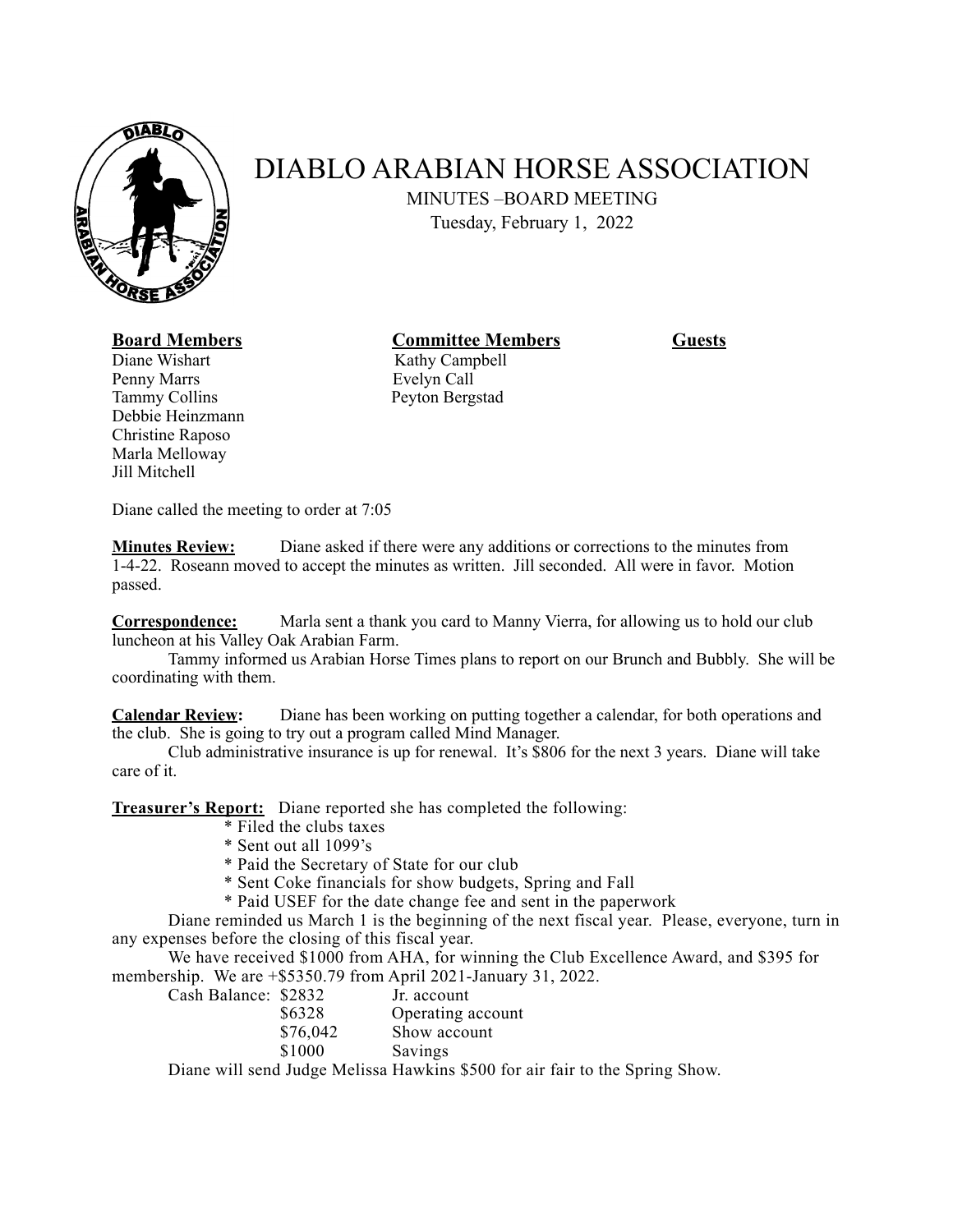## COMMITTEE REPORTS

**High Point:** Kathy reported she has her first entry for the High Point Program. Quite a few HP entry forms were picked up at the Brunch and Bubbly. Tammy suggested we start promoting the High Point Awards dinner now, as a big event to be held at an exciting place. A venue and prizes should be decided on within the next two months. Some ideas thrown out were Jeffress new facility, Campos, Fox Haven Ranch, Sherman's, and wineries in Livermore. We need to decide on a venue and prizes in order to promote the High Point Program. We should start promoting it now on Facebook, the DAHA website, AHA Insider, and continue throughout the year. Evelyn suggested we get in touch with Region III to find out how they advertise. Marla offered to talk to Debbie Wiegmann to find out what we need to have in place to do that.

Kathy will try to keep a running report for High Point entries, to generate more interest and competition. We need to turn the table on this and re-energize everyone's interest in the program.

**Awards Dinner:** Kathy, Roseann and Marla will be attending a Hold Your Horses Fundraiser at Fox Haven Ranch Saturday February 5. They will check on the venue as a possible place to hold our Awards Dinner next year, and Tammy will reach out to the owners. It's possible they will donate the facility for a non-profit organization. Peyton offered to check with her family to see if they would consider having us back for an event.

Tammy and Roseann thought it would be a big draw to have horses. Tammy reminded us that the liberty class, with music, has been exciting in the past. Diane thought it would be better to have a daytime event, if we're going to have horses. She also said we should start lining up donations now. Evelyn agreed everyone should know about this event now.

Tammy has heard lots of people say they wish they had attended the Brunch and Bubbly. We need to capitalize on that image.

**Club Excellence Entry:** Marla reported she has 6 items ready for our Club Excellence entry.

**Breed Awareness, Family Outreach, Public Relations:** Tammy mentioned we are coming up on Day of the Arabian Horse, February 19, 2022. It will be celebrated in Scottsdale.

Debbie will look into Kid Fest, In Concord.

Marla will check on Cow Palace and ECWC Day of the Horse

Marla, Kathy and Roseann will check with Tractor Supply about Arabian horse presentations.

**Social Media, Newsletter:** Penny proposed doing a quarterly newsletter, possibly with the program Wild Apricot.

Tammy mentioned we should put the High Point winners on the website. It's been 5 or 6 years since we've updated the DAHA website, so it might be time to revamp the whole thing.

Penny and Diane filled us in on what we pay for the website. We send \$300 to Arabian Horse Times for maintaining the site, another \$198 hosting fee, and a domain fee to Go Daddy. Tammy created her website with WIX. Penny suggested we could do a lot with Wild Apricot.

**Horse Shows:** Coke is waiting for schedules from Annette and Christine. Christine requested the show program be put in a word document, to make editing easier. Sharon Richard made the same request. Christine agreed to get the current changes to Coke tomorrow.

High Point Program information needs to be added to the premium.

\*A graphic designer is needed for the cover. Penny will ask someone she knows in AZ asap.

There will be \$1000 prize money for the costume class, \$500 provided by Bill Maden.

We will use the rules and regulations from the Fall Show.

Ranch Riding 10 and Under has been added.

Jill told us, for Ranch Trail we would need a gate, a log to drag, and some lope overs.

 All judges are in place for the Spring Show, and we have Main Ring covered for the Fall Show. Deb is currently looking for a Working Western judge for the Fall Show.

 \*We need a Main Ring announcer for the Spring Show. One of Gretchen McDaniel's clients, Sara Lynn, announced for Tammy's show. Coke will contact her.

Diane asked Coke for a show budget and expenses for the Spring Show.